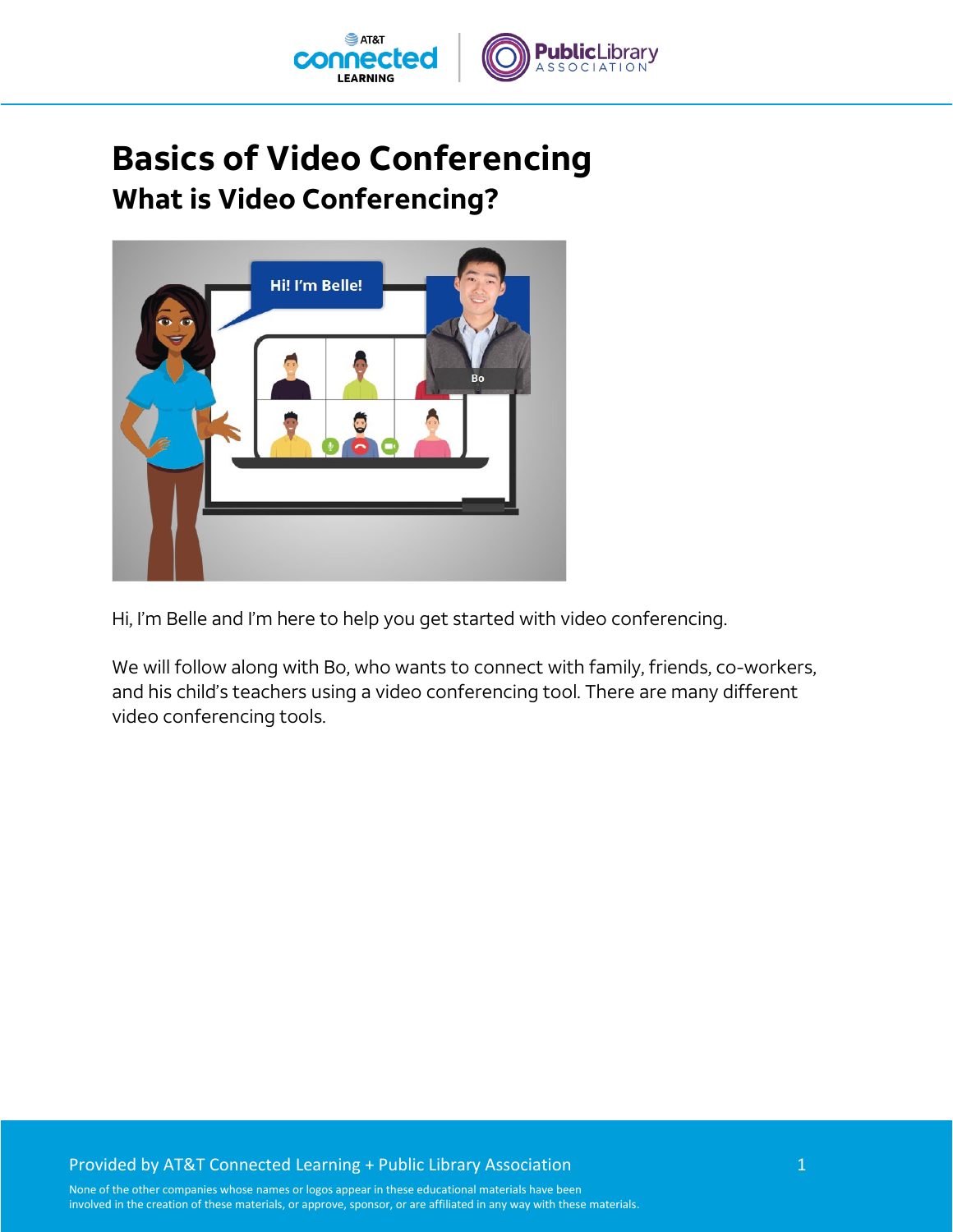



In today's example, Bo is using Zoom. Let's begin by talking about what video conferencing is and how it works.



Video conferencing, which is sometimes referred to as web conferencing, is a live meeting between one or more people online. There are many tools you can use to meet with an individual or a group online.

Provided by AT&T Connected Learning + Public Library Association 2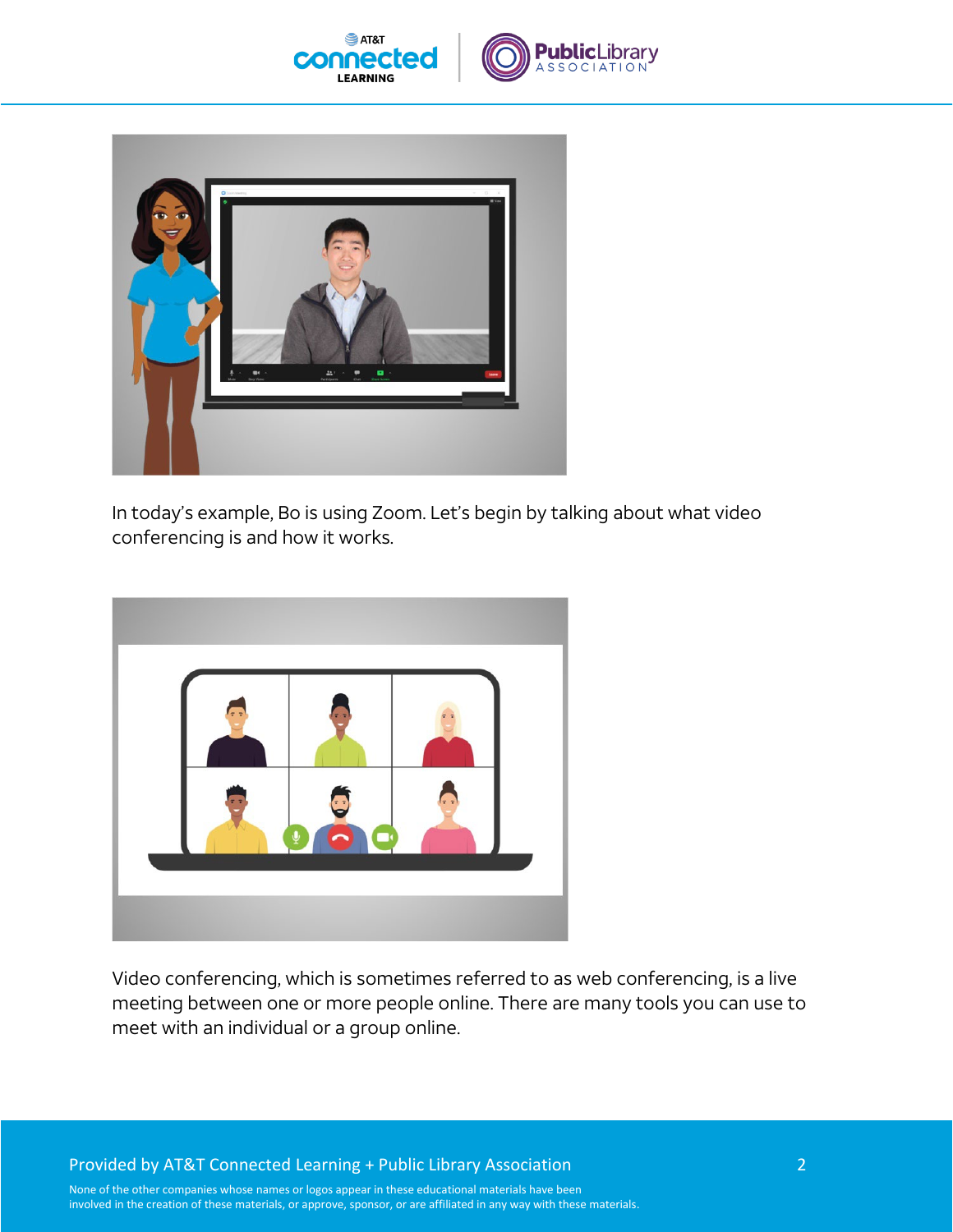





These tools can use video or audio, or both video and audio, using either a cellular or internet connection.



Video conferencing tools work on a variety of connected devices including smartphones, tablets and computers.

Provided by AT&T Connected Learning + Public Library Association 3